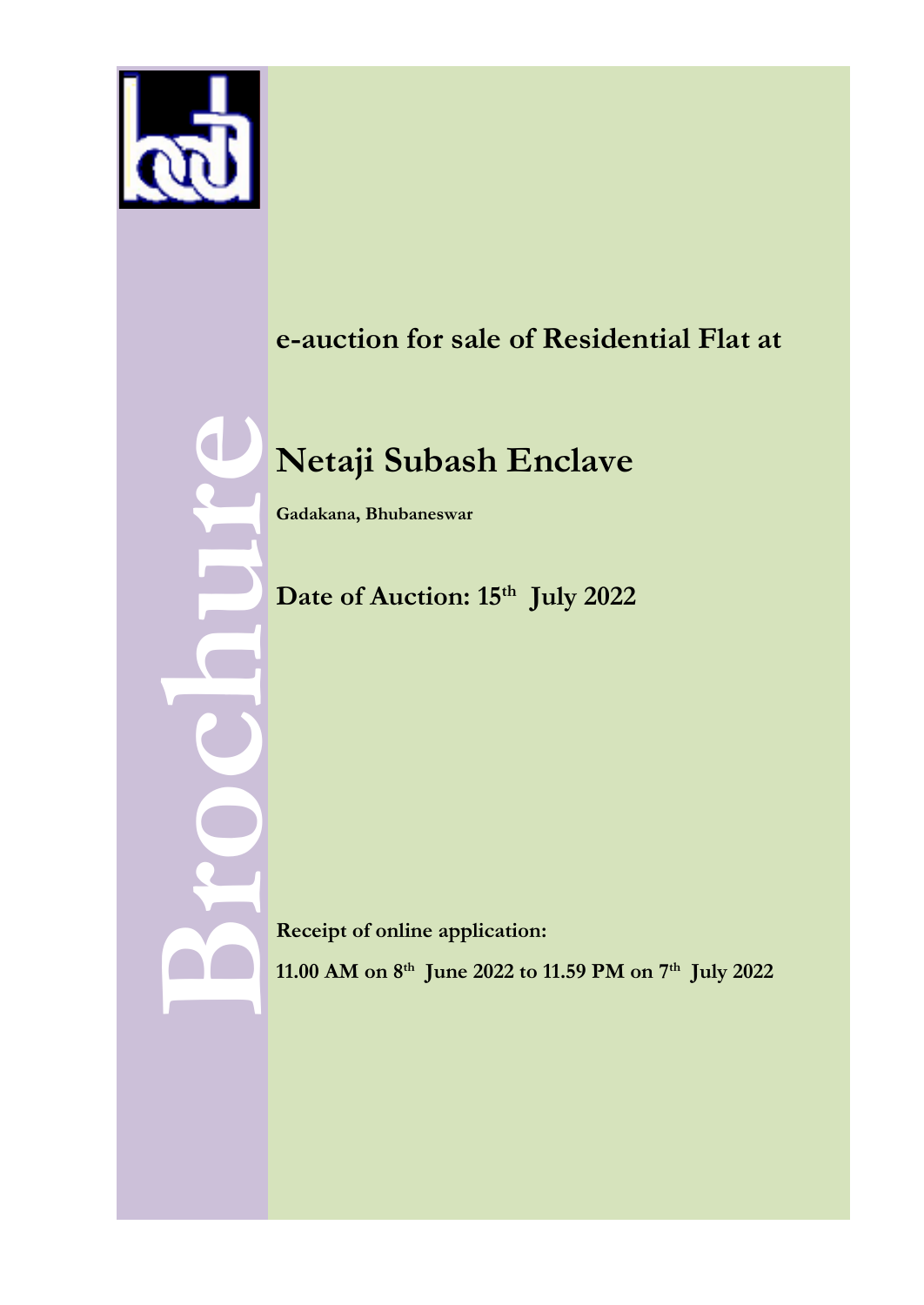### **1. INTRODUCTION**

**The Bhubaneswar Development Authority is going to allot a residential flat at a prime location of Gadakana in the Netaji Subash Enclave on 'as-is-where-is basis' through e-auction. The intending bidders/participants are free to inspect/visit the flat, its situational advantages attached to the flats, at their cost and risk before submission of the bid. Any objection, if any, after submission of bid concerning flats shall not be entertained.**

**However, the BDA reserves the right to alter or modify the lay-out plan, the size and the shape of the assets due to contingencies and exigencies arising out of site-condition or force majeure. Details of the flat are given below:**

| Name of the Scheme     | Asset No. | Area in Sq.ft           | Upset price    | Earnest       | <b>Security Money</b>  |
|------------------------|-----------|-------------------------|----------------|---------------|------------------------|
|                        |           |                         | Rs.            | Money for     | towards allotment      |
|                        |           |                         |                | participation | (To be Calculated)     |
|                        |           |                         |                | in the        | as per H1 bidding      |
|                        |           |                         |                | auction       | price)                 |
|                        |           |                         |                | (Rs.)         |                        |
| Netaji Subash Enclave, | $Q-12$    | 1440 sft.               | $72,71,969/$ - | $5,00,000/-$  | $10\%$ of the          |
| Gadakan.               |           | (Super built up area)   |                |               | <b>Highest bidding</b> |
| (Apartment Scheme)     |           | 1101 Sq.ft(Plinth area) |                |               | price(Inclusive of     |
|                        |           |                         |                |               | the Earnest Money      |
|                        |           |                         |                |               | towards                |
|                        |           |                         |                |               | participation)         |

### **2. ELIGIBILITY**

- 2.1 **The applicant must be a citizen of India with a valid Permanent Account Number (PAN).**
- 2.2 **The applicant must be at least of 18 years of age as on the last date of submission of the application i.e 15.07.2022.**
- 2.3 **The applicant without a Digital Signature Certificate (DSC) Class-III shall not be allowed to bid for the asset in the auction.**
- 2.4 **The applicant must register on-line in the official website of the BDA www.bda.gov.in and quote the auto-generated Unique Account Number (UAN) for filing the application and in all other future communications in the matters of auction and allotment.**
- 2.5 **In case of any difficulty/inconvenience in obtaining UAN and Digital Signature Certificate the applicant may approach the help-desk at the B.D.A office in the Akash Sova Building from 08.06.2022 to 07.07.2022.**
- 2.6 **The applicant or the family members of the applicant must not be an owner of any land/residential unit within the jurisdiction of the Bhubaneswar Development Authority or must not be in possession of any leasehold dwelling leased out by the Bhubaneswar Development Authority.**
- 2.7 **For the purpose of the present scheme a "Family" shall include the applicant, the husband / wife of the applicant and their unmarried children.**
- 2.8 **Any allotment made in favour of any applicant shall be liable for cancellation and the deposit made by the applicant on account of consideration of such**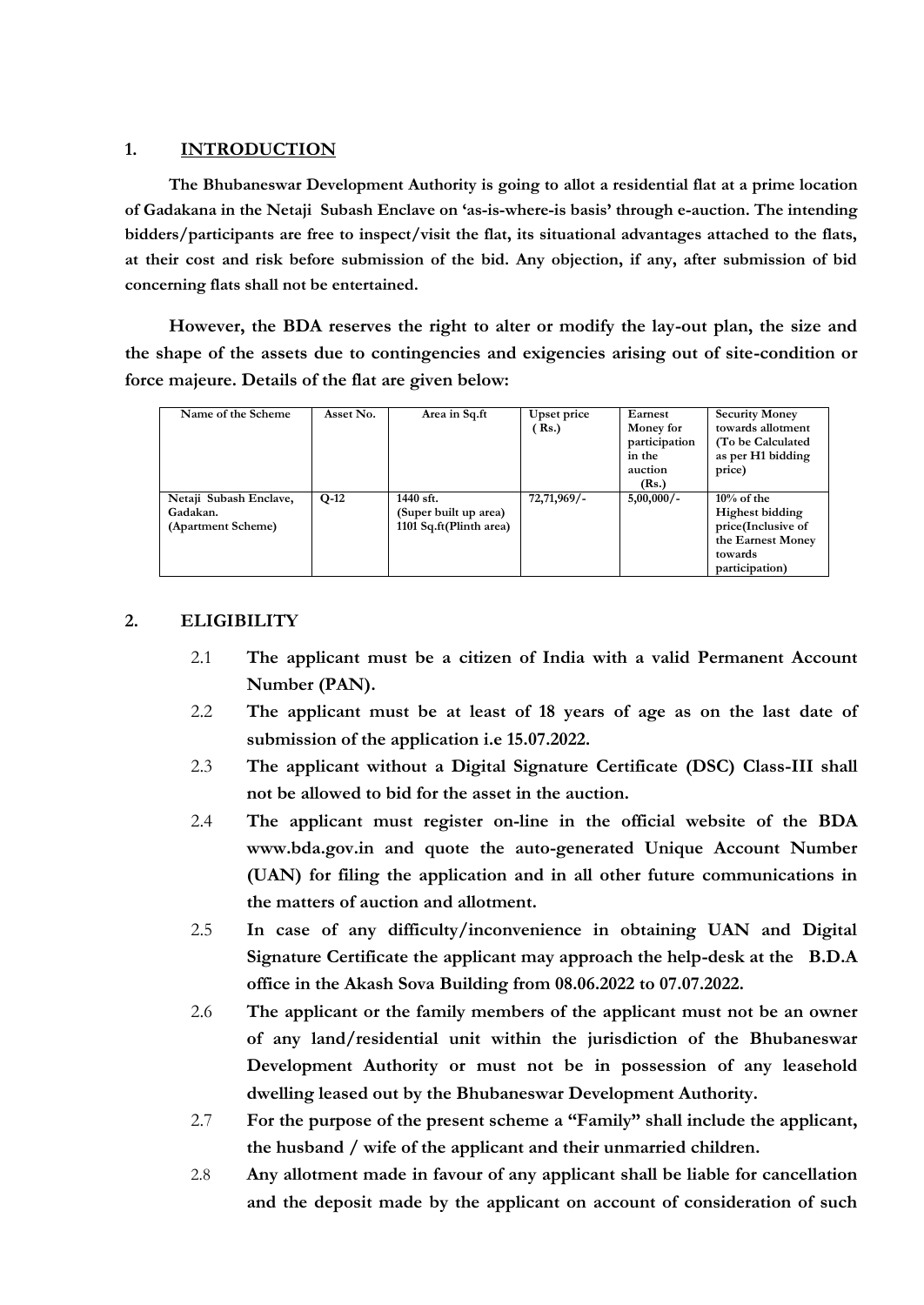**allotment in favour of the applicant shall be liable for forfeiture if at any point of time it is found that the applicant has submitted false/fabricated information and /or suppressed material fact(s) for a favourable consideration for such allotment in favour of the applicant. In addition to this the applicant/allottee shall be liable for criminal prosecution for such an act.** 

### **3. SUBMISSION OF APPLICATION/e-Auctioning Schedule:**

**The registration shall be valid for one year from the date of registration. The Registration charge of Rs.1180/- (Rupees one thousand one hundred and eighty only inclusive of the G.S.T) shall be non–refundable and must be paid through e-payment.**

**The applicant shall be required to deposit an Earnest Money of Rs.5, 00,000/- (Rupees Five Lakh) only through Bank transfer (NEFT/RTGS) by 07.07.2022 made in favour of the BDA (Indian Bank, Sahidnagar Account No. 766977994, IFSC code IDIB000S159). The applicant must upload the scanned payment document at the time of application for eligibility to participate in the auction.**

**The applicant in the event of being the successful highest bidder in the e-auction shall have to deposit the differential amount of 10% of the Bid Price minus the Earnest Money earlier deposited by the applicant for making the applicant eligible for provisional allotment of the asset.**

| Example: | If the highest bid for any asset $=1.20$ crore and the Earnest Money |
|----------|----------------------------------------------------------------------|
|          | deposited is 5.00 lakh then the differential amount to be deposited  |
|          | shall be                                                             |
|          |                                                                      |
|          | $10\%$ of 1.20 crore – Earnest Money of Rs.5.00 lakh                 |
|          | $=12$ lakh – Rs.5.00 lakh                                            |
|          | $=$ Rs.7.00 lakh                                                     |

**The applicant shall also have to pay non-refundable "e-Bid Participation charge" of Rs. 5000/- (Rupees five thousand) only per asset for participation in the e-auction.**

**The applicant may opt for withdrawing the application for the e-auction by 11.07.2022. However, in such a case an amount of Rs.10, 000/- (Rupees Ten Thousand) only shall be forfeited from the Earnest Money deposited by the applicant as charges towards processing the application.**

### **4. SALIENT ASPECTS OF THE E-AUCTION**

- 4.1 **The bidder must read the terms and conditions of the e-Auction specified in the brochure very carefully before participating in auction. The bids shall be treated as an offer by the bidder for purchasing the property as per terms & conditions of Brochure attached with the Auction. A bid once made cannot be cancelled / withdrawn by the bidder. Inability of the bidder to make payments as per the bid shall be the ground for forfeiture of the earnest money deposited.**
- 4.2 **The BDA reserves the right to cancel the highest bid in the events such as technical issues, detection of suppression of any material facts related to eligibility of the bidder to be an applicant along with unforeseen legal impediments warranting cancellation of the transfer of asset through auction. The Notice for such cancellation shall be duly notified on the e-auction portal.**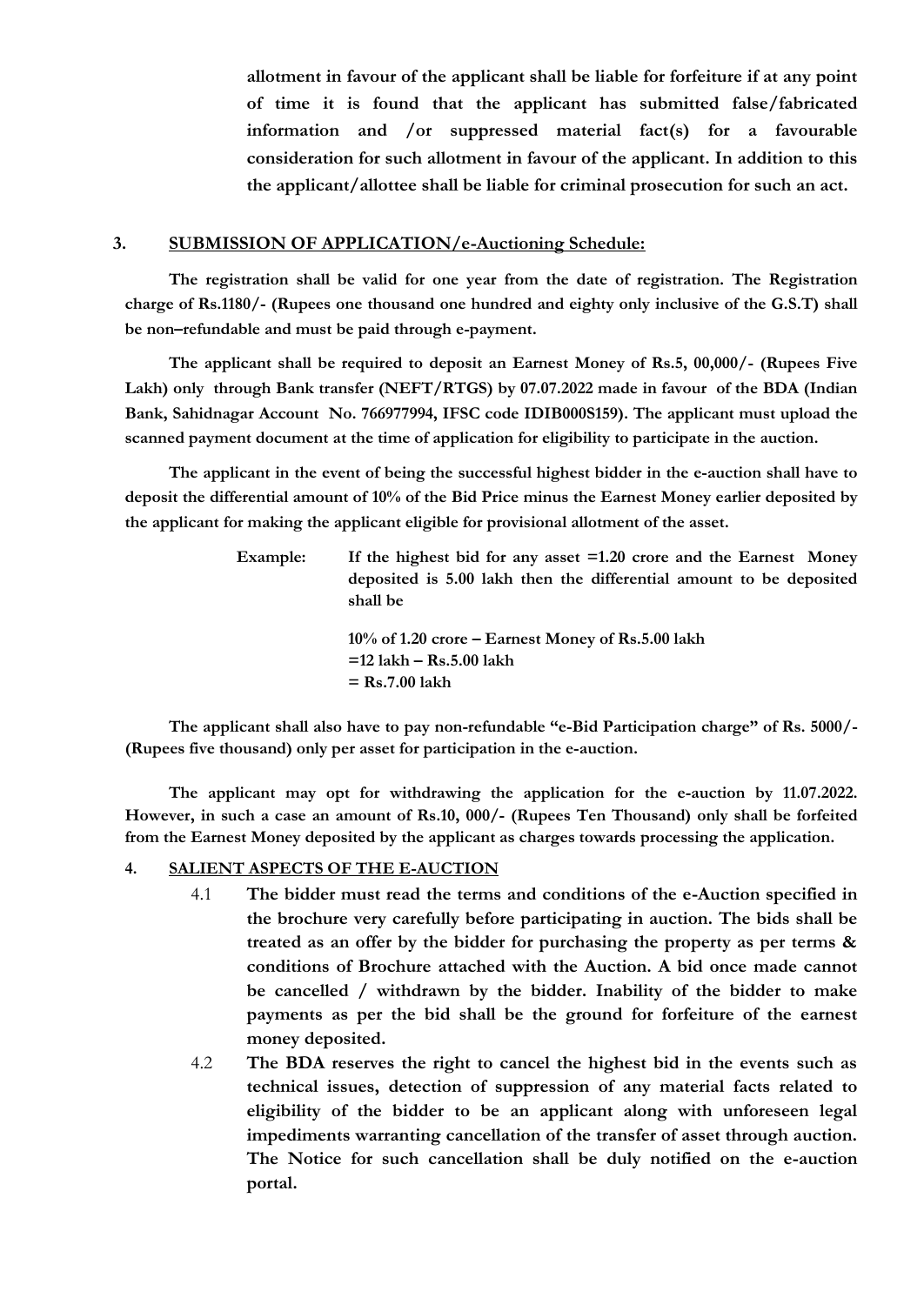- 4.3 **The BDA reserves the right to modify/ amend the any of the terms and conditions of the brochure and dimensions of the assets specified in the brochure prior to commencement of the e-Auction.**
- 4.4 **The BDA reserves the right to differ the date of auction or cancel the auction. In such an event, all the applicants/ bidders will be intimated by e-mail and this will be advertised in the newspapers.**
- 4.5 **At the end of the Auction, the winner will be decided for allotment of the flat as per taking into consideration the highest bid in the e-Auction and subsequent acceptance of the bid by the BDA. Such decision of the "BDA" shall be final and binding on all the bidders.**
- 4.6 **The earnest money deposited by the applicants of the auction will be refunded within 60 days from the date of auction, if the applicant becomes unsuccessful in the bid.**

### **5. TRAINING & MANUAL:**

**The auction manual can be downloaded from [www.auctionwizard.in/BDABBSR.](http://www.auctionwizard.in/BDABBSR)** 

**The applicants can avail the training (online and offline) by a request mail to bdabbsr1983@gmail.com /contacting the Auction support team in the e-commerce cell of the BDA (details are given below) before start of Auction**.

**BDA e-commerce cell Phone No-0674-2392801 Helpdesk-0674-2396437 Nihar Ranjan Satapathy, BDA, Mob.9777750153 (Time: 10.00 AM to 5.30 PM) Satamanyu Routray, Mob. 9937140591**

**Mr.Lokesh, Mob. 09686115304 for training in e-auction.**

### **6. THE AUCTION PROPER:**

- 6.1 **The base price for the bid for shall be equivalent to the upset price Rs.72,71,969/ and one incremental value of Rs. 20,000/- (Rupees twenty thousand) taken together.**
- 6.2 **The home screen at the Bidder's end will display the following along with other necessary fields in the Forward Auction.**
	- **Opening Bid Start Price & minimum Increment Value.**
	- **Leading (highest) Bid in the e-Auction.**
	- **Real time highest bid (H1).**
- 6.3 **The Minimum Incremental Value for this auction shall be Rs.20,000/- (Rupees Twenty Thousand) only. A bidder can bid higher than the running Highest Bid (H1 Price) by quoting a price which is higher than the running H1 bid price at least by one incremental value but not more than ten times the incremental value i.e. Rs.200,000/- (Rupees Two Lakh) only.**

**Example: The upset price is Rs. 72,71,969/- and incremental value has been fixed to Rs.20,000/-.**

**The auction can kick off from an initial bid of Rs.72,91,969/- to Rs.74,71,969/-.**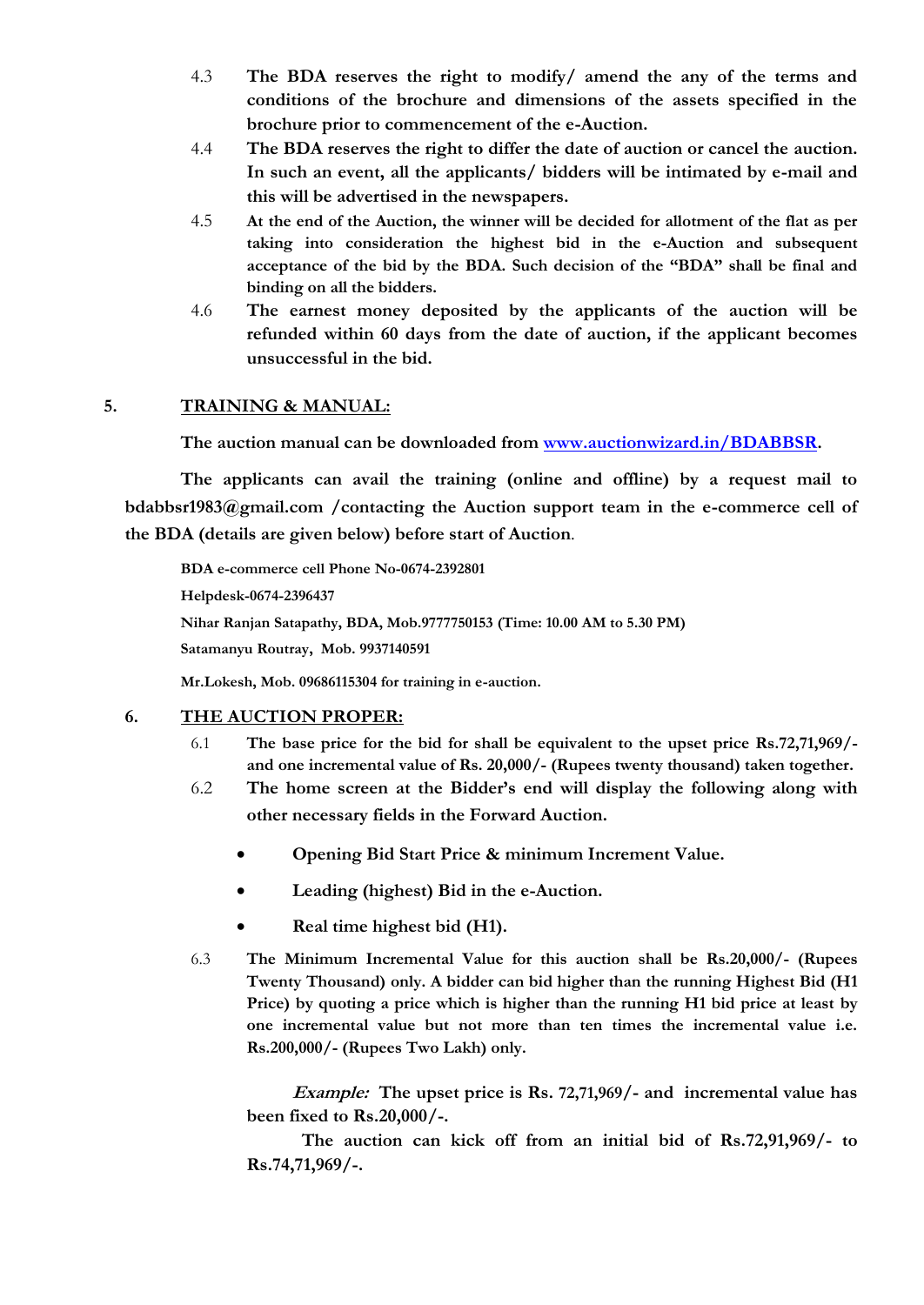**Suppose the running bid price is Rs.78,91,969/- then the bidder can quote a price higher to the current highest bid by a maximum of Rs.2,00,000/- i.e ten times the incremental value in a single instance.** 

**Thus, the bidder can bid in a range of Rs. 78,91,969/- + Rs.20,000/- = Rs.79,11,969/ to Rs.78,91,969/- + Rs.2,00,000/- = Rs.80,91,969/-** 

6.4 **If any bidder submits the bid in less than 5 minutes prior to the Auction closing time, the system will automatically extend the auction closing time by 10 min. The system will continue to extend the Auction time in such a manner until no bid is received within the last 5 minutes of the auction closing time.**

**Example: If the auction is going to close at 17:00 Hrs and if any bidder bids between 16:55 and 17:00 , the system will automatically extend the auction closing time to 17:10 and if any bidder bids between 17:05 and 17:10, it will be extended to 17:20 and so on.**

6.5 **Auto Bid: The bidder may opt for bidding in Auto Auction mode. The Auto Bid allows a bidder to place an automated bid in an auction without having to enter a new amount each time the bidder opts for bidding higher. The Auto Bid allows the bidder to quote a price which is higher than the previous bid price by one incremental value or in multiples of the incremental value but not more than ten incremental values.** 

**The bidder can change the Auto Max Bid/value but once the Auto Max Bid/value is clicked and frozen, the same cannot be withdrawn. However, in the event of the auction being cancelled and new auction dates being announced the earlier Auto Max Bid/value losses relevance. After fixing his highest limit, the manual Bid button will be disabled. The dash board at the bidders end shows the real time rank of the bidder, the running H1 price (highest bid). Until the frozen auto max bid amount is not reached (in the H1 price Box) for a particular property in the e-auction, the manual Bid button on the bidders end screen will remain disabled. Once the auto bid amount reaches or crosses the Auto Max Bid/value amount, then the bidder will have to bid manually or the bidder may opt for auto bid again by setting a new maximum bid amount.**

### **7. PAYMENT SCHEDULE:**

- 7.1 **The applicant must deposit an initial amount of Rs.5,00,000/- towards the Earnest Money for participation in the e-auction along with the application form. This amount must be remitted to the account of the Bhubaneswar Development Authority in the Indian Bank, Sahidnagar Branch (Account No- 766977994 IFSC Code IDIB000S159).**
- 7.2 **The successful bidder (H1) has to deposit the differential of the Security Money towards allotment calculated @ 10% of the highest bid price and the Earnest Money i.e. Rs.5,00,000/- already deposited by the bidder at the time of application for participation within 10 (Ten) days of intimation for consideration of issue of Provisional Allotment. In case of failure on the part of the bidder to do so, the Earnest Money deposited at the time of application shall be forfeited.**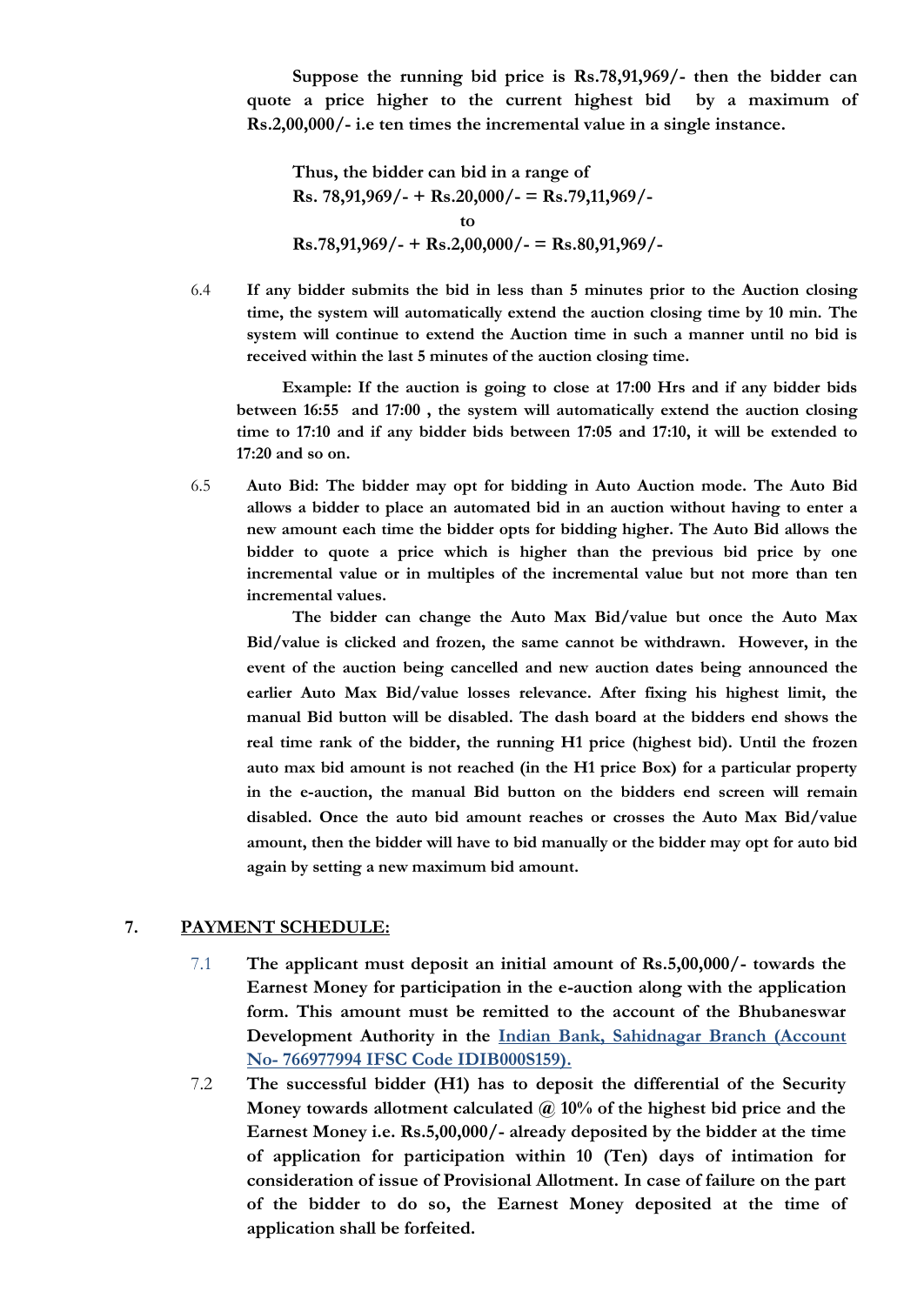- 7.3 **The successful bidder must produce the documents uploaded at the time of application in original along with the documents in support of the deposit of the differential amount.**
- 7.4 **The successful bidder (H1) has to deposit the rest of the bid amount i.e 90% of the bid amount within two months (60 days) from the issue of the provisional allotment letter in favour of the bidder.**
- 7.5 **In the event of the provisional allottee being unable to deposit the rest of the bid amount within the specified period the applicant may submit an application for extension of such period and the Vice-Chairman, BDA may allow an extension maximum up to 4 months (120 days). However, the bidder shall be liable for payment of interest at the rate of 12 percent on the rest of the bid amount for the extended period. The deposits will be first apportioned towards the interest and the surplus if any will be adjusted towards the balance bid amount.**
- 7.6 **In case, the successful bidder fails to deposit the differential within 10 days towards the earnest money for allotment i.e 10% of bidding amount minus the Earnest Money deposited earlier at the time of application from the date issue of any communication in this regard.**

### **8. CANCELLATION OF ALLOTMENT & REFUND OF DEPOSIT**

- 8.1 **If the bidder prefers to withdraw after being selected as the highest (H1) bidder, the Earnest Money deposited by the bidder shall be forfeited.**
- 8.2 **If the provisional allottee prefers to request by application for cancellation of the allotment, the Earnest Money deposited by the provisional allottee shall be forfeited.**
- 8.3 **After provisional allotment, if an allottee fails to pay the full price of the asset within the stipulated period specified, the allotment in respect of the asset shall be cancelled and the amount deposited by the allottee shall be forfeited.**
- 8.4 **The Earnest Money deposited by the unsuccessful applicant will be refunded to the Account of the applicant as mentioned by the applicant at the time of application through NEFT/RTGS.**
- 8.5 **Any applicant, once selected as a successful bidder, shall not be allowed to participate in any scheme to be launched by the BDA in future if the applicant withdraws candidature for the asset or allotment of the asset is cancelled due to default on the part of the applicant. Further, the applicant shall not be allowed for purchase, by way of 3rd party transfer, as far as assets of the BDA are concerned.**

### **9. EXECUTION OF LEASE DEED :**

**The allottee shall deposit the price of the asset in full and all other requisite fees towards processing of the lease of the asset. The allottee/prospective lessee shall execute the lease deed in the format prescribed by the BDA and get the same**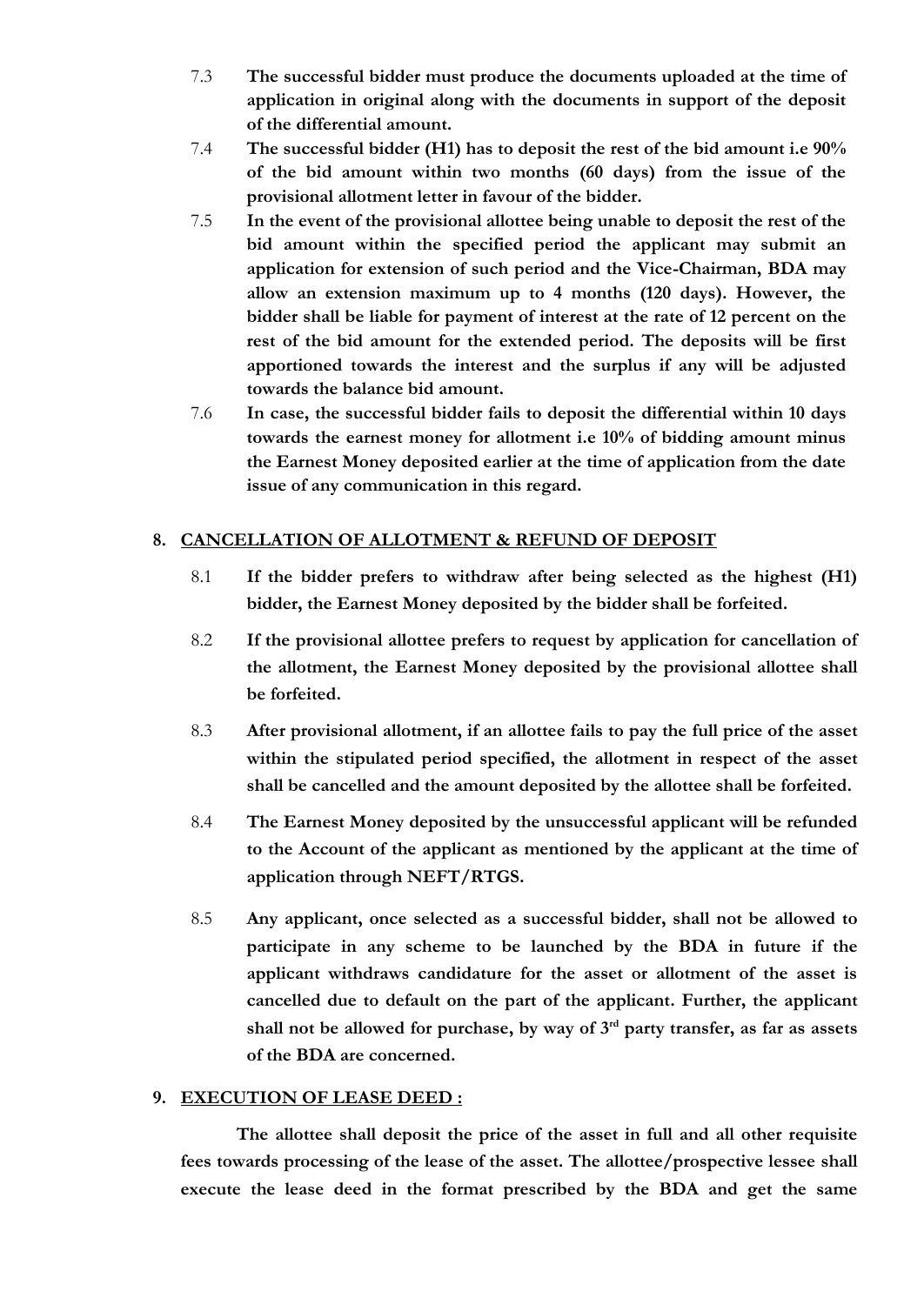**registered in the office of the DSR/SR, Bhubaneswar at own cost as provided in Paragraph-37 of the BDA Property(Management & Allotment) Regulations, 2015.**

### **10. DELIVERY OF POSSESSION :**

**The BDA will deliver the possession of the flat on 'as-is-where-is' basis to the allottee within 30 days of submission of the duplicate copy of the registered leasecum-sale deed by the allottee to the BDA.**

**The water supply and/or electricity connection needed by the allottee shall be obtained by the allottee from the concerned department/agency at own cost. Further, the allottee shall pay the requisite holding tax/ground rent and any other dues to the concerned authorities. The BDA shall not be responsible for the above in any manner whatsoever.**

### **11. TRANSFER OF THE LEASEHOLD**

**Heritable and transferable rights over the leasehold will ordinarily be integrants of the asset leased out in favour of the allottee. However, such rights shall be subject to adherence to/violation of the lease covenants by the allottee and any exigencies arising out of public need duly acknowledged by the government.** 

**The leasehold cannot be transferred before completion of a period of 5 years from the date of transfer of possession to the allottee. In case the allottee intends to transfer the leasehold after the aforesaid period, the allottee shall apply before the BDA for prior permission. The BDA may accord any such permission by a written order congruent with the conditions of the scheme brochure and terms of the lease. However, any such transaction permitted by the Bhubaneswar Development Authority shall be subject to realisation of required consent fee applicable at the prevailing rates at the time of accordance of such permission and any dues outstanding against the allottee.**

### **12. APARTMENT SOCIETY & MEMBERSHIP**

**Each allottee shall have to abide by the provisions of the Orissa Apartment Owners Act, 1982 and Rules & Regulations framed there under from time to time. Each allottee shall register as a member of the Society / Association formed under the said act.** 

### **13. INTERPRETATION**

- **In case of any disputes relating to the terms and conditions of the bid or any other matter relating to the auction or the allotment, the decision/s of the BDA shall prevail and forthwith binding upon the applicant/ bidder/allottee.**
- **BDA reserves its right to cancel whole or part of the auction process at any stage of the auction and thereafter, alter/modify the auction process and/or defer the date of auction without assigning any reason thereof and any such cancellation/alteration/modification shall be without cost.**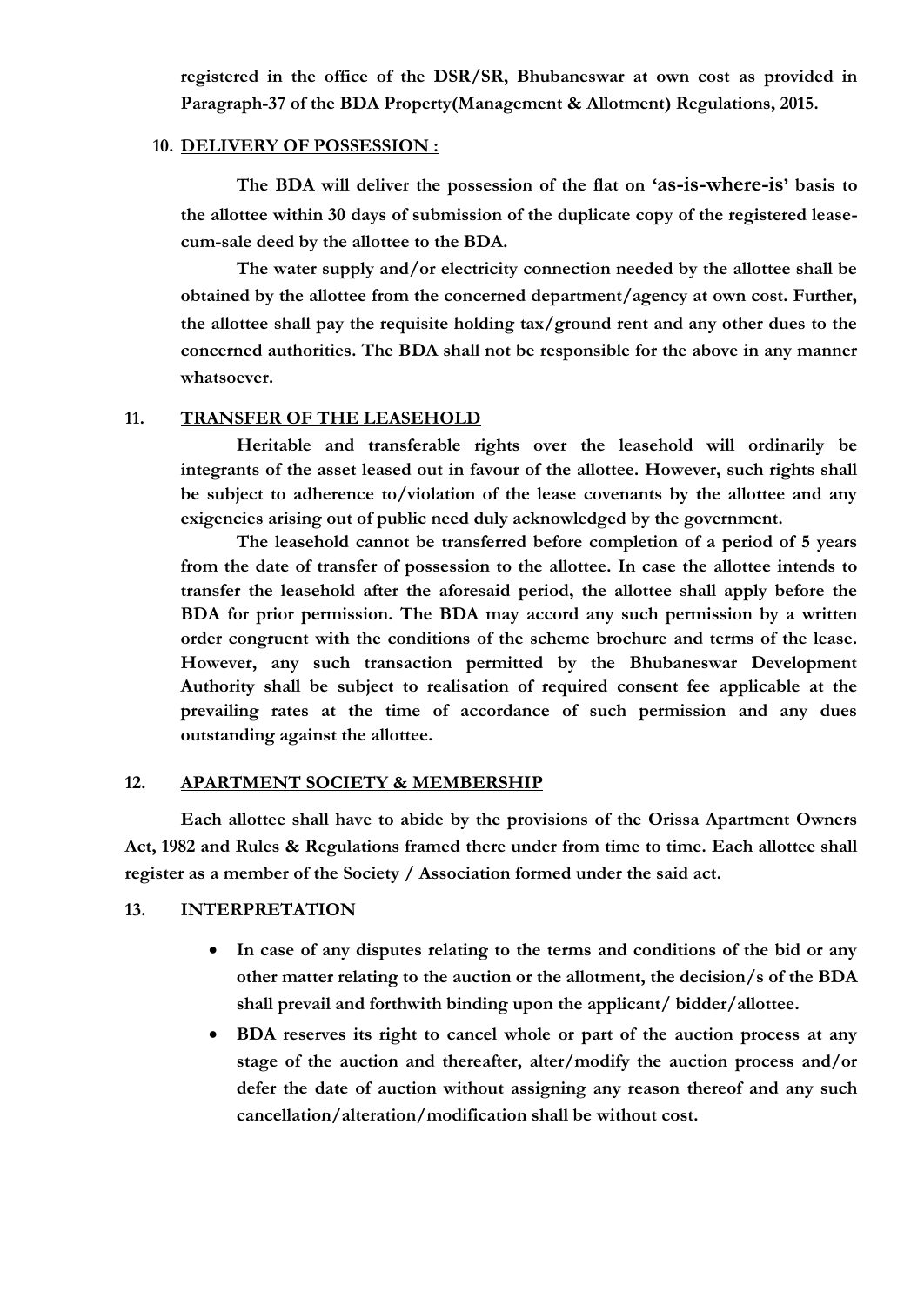### **14. JURISDICTION OF COURT**

**All matters for determination of disputes/litigation if arises between the BDA and the bidder/ applicant shall be subject to adjudication of the courts situated in Bhubaneswar only.**

### **15. ADDRESS FOR CORRESPONDENCE**

**All postal correspondences must be made to the Secretary, Bhubaneswar Development Authority. Akash Shova Building, Pandit Jawaharlal Nehru Marg, Bhubaneswar-751001.**

**For further information, visit the website: www.bda.gov.in.**

**For any assistance on online registration, UAN etc. email at bdabbsr1983@gmail.com or visit helpdesk (0674-2396437) at the office of the BDA.**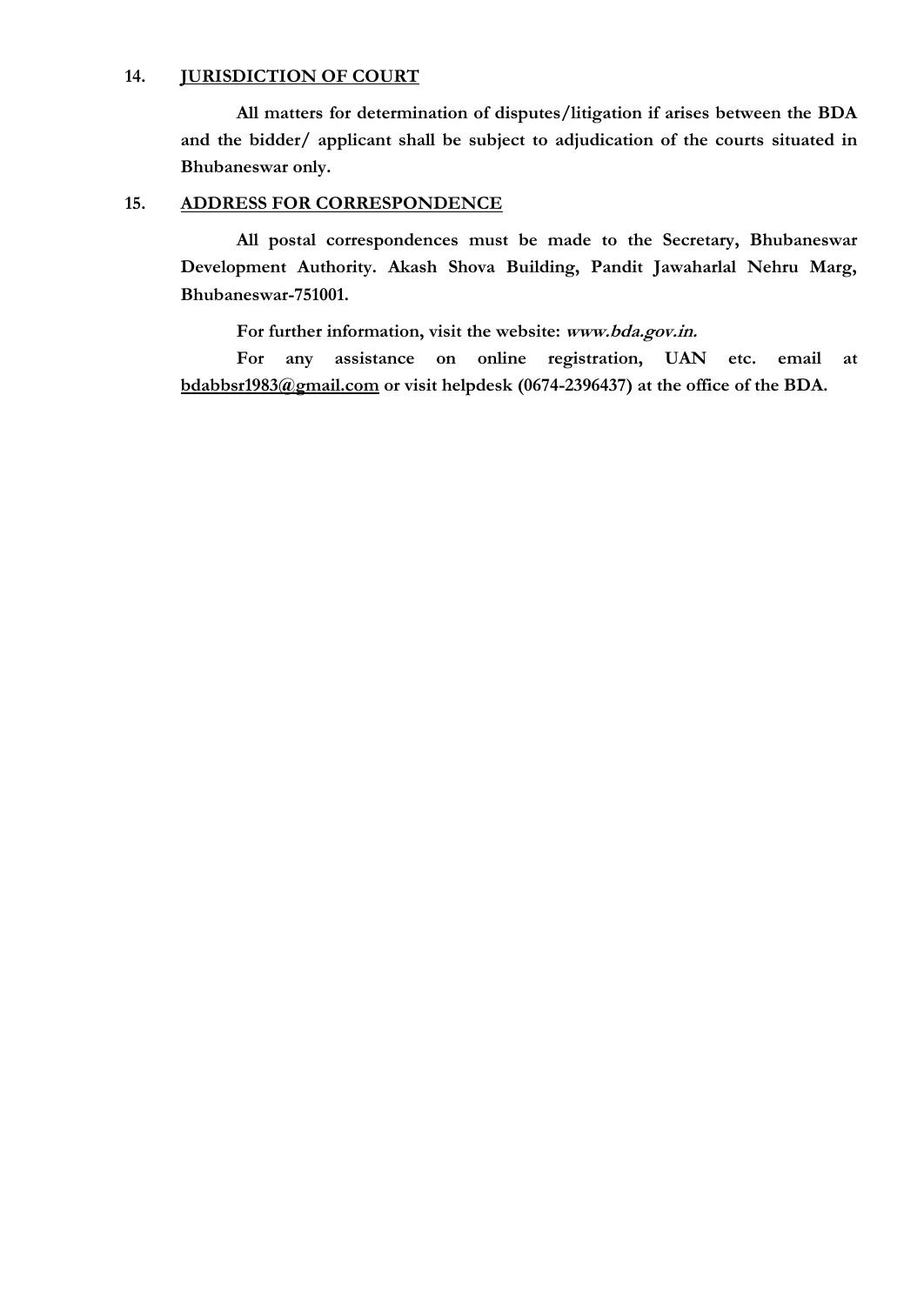### **BHUBANESWAR DEVELOPMENT AUTHORITY**

### **Application Form for e-Auction**

**(Duly filled, signed and scanned document copy to be uploaded the e-Auction portal for participation in auction)**

|    | <b>Advertisement Number &amp; Date</b>                                                |                                       | 20324/BDA, Bhubaneswar Dt- 07.06.2022 |
|----|---------------------------------------------------------------------------------------|---------------------------------------|---------------------------------------|
|    | <b>Location Flat Number</b>                                                           | Q-12, Netaji Subash Enclave, Gadakana |                                       |
|    | 1. UAN (Unique Account Number)                                                        |                                       |                                       |
| 2. | Name:                                                                                 |                                       |                                       |
| 3. | Date of Birth:                                                                        |                                       | Photograph<br>with signature          |
|    | 4. Name of Father/Husband:                                                            |                                       |                                       |
| 5. | Present<br>Address:                                                                   |                                       |                                       |
| 6. | Permanent<br>Address:                                                                 |                                       |                                       |
| 7. | Phone No:                                                                             | <b>Mobile No:</b>                     |                                       |
| 8. | Email id                                                                              |                                       |                                       |
| 9. | <b>Permanent Account Number</b><br>(PAN) of the applicant.<br>10. Name of the Nominee |                                       |                                       |
|    | & address                                                                             |                                       |                                       |

**I do hereby undertake to abide by all the terms and conditions cited in the brochure of this scheme.**

**Date:** 

**Full signature of the applicant**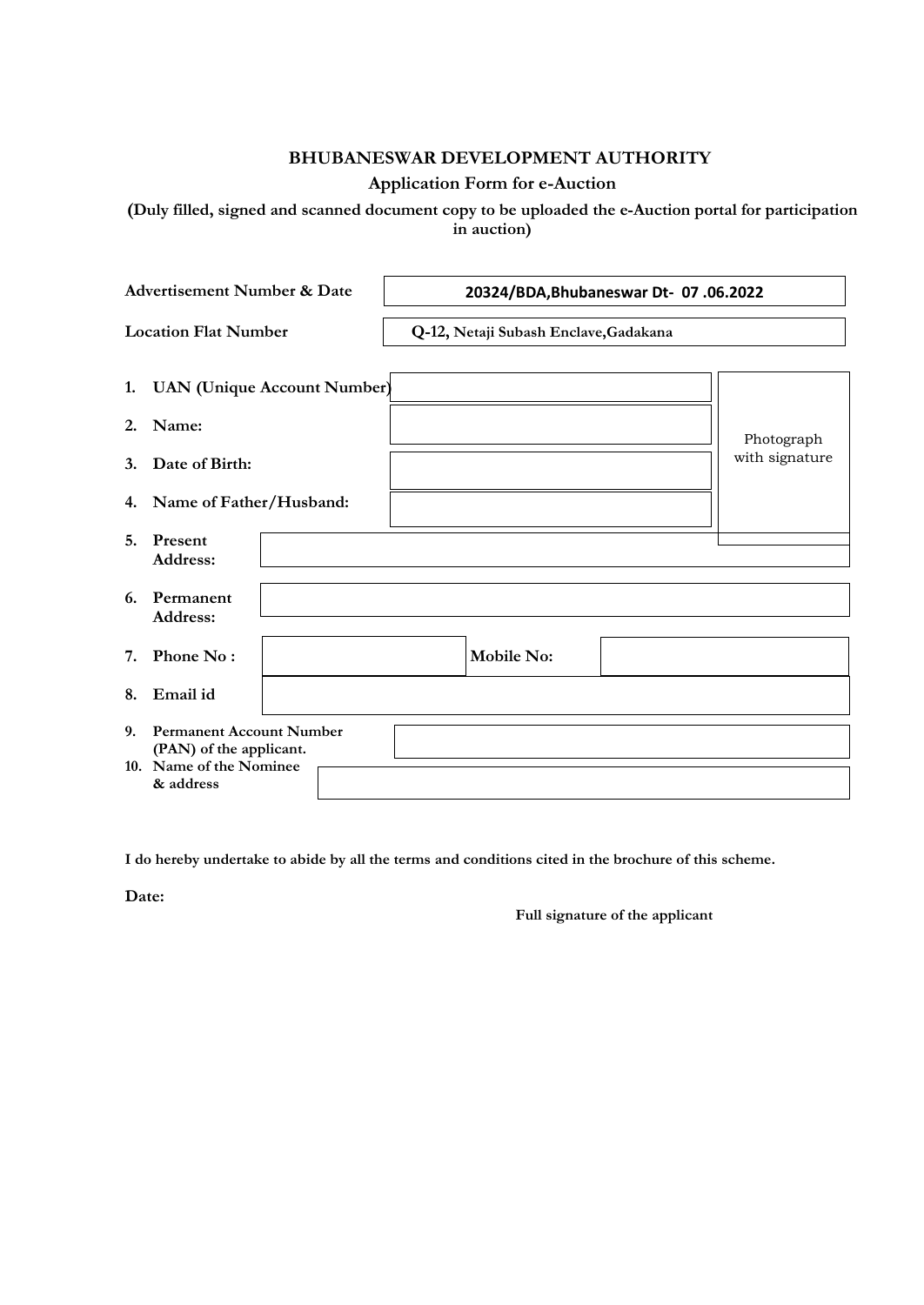### **FORMAT OF AFFIDAVIT & INDEMNITY**

| In the court of   |             | (Executive Magistrate)                                                                                                       |                         |
|-------------------|-------------|------------------------------------------------------------------------------------------------------------------------------|-------------------------|
|                   | I Smt/Shri  | aged about ______ years $D/o/W/o/S/o$ of                                                                                     |                         |
| Smt/Shri          |             | permanent resident of village                                                                                                |                         |
| <b>P.O.</b>       | <b>P.S.</b> | Dist<br><u>at</u> a material and a material and a material and a material and a material and a material and a material and a | present                 |
| village_          | <b>P.O.</b> | P.S.                                                                                                                         | Dist do hereby swear an |
| solemnly affirms, |             |                                                                                                                              |                         |

**That the following persons are the only members of my family with relationships as detailed below:**

| Sl.<br>No. | <b>Full Name</b> | Age | <b>Marital Status</b> | Relationship with<br>the applicant |
|------------|------------------|-----|-----------------------|------------------------------------|
|            |                  |     |                       |                                    |
| ii         |                  |     |                       |                                    |
| iii        |                  |     |                       |                                    |
| iv         |                  |     |                       |                                    |
| . .        |                  |     |                       |                                    |

**That I and/or any my family members as mentioned above own or possess the following residential, shop-cum-residential plot or house, flat etc. within the limits of Bhubaneswar Development Authority Area.**

| S1<br>$\mathbf{N}\mathbf{o}$ | Name of the<br>Owner | Plot/<br>House No. | <b>Mode of Acquisition of Property</b>        |      | Allotment<br>Authority/<br><b>Transferor</b> | Year of<br>allotment |
|------------------------------|----------------------|--------------------|-----------------------------------------------|------|----------------------------------------------|----------------------|
|                              |                      |                    | Purchase (Lottery/Auction/Any<br>other means) | Sale |                                              |                      |
|                              |                      |                    |                                               |      |                                              |                      |
|                              |                      |                    |                                               |      |                                              |                      |

**Except the plots/House/Flats referred to above, I or any of my family members do/does not own or possess any other plot/house/flat within Bhubaneswar Development Authority area. By this affidavit, I do hereby indemnify to compensate the BDA all consequences specified in the brochure and the lease agreement in addition to the right of the BDA to cancel the allotment at my cost and risk and initiation of criminal proceeding against me. I further hereby undertake to return the asset allotted by the BDA soon after termination of the allotment on the ground of suppression of any material fact.**

### **Signature of the Deponent**

| Smt/Shri                                                                                  |  | aged |             | years, resident of Village       |    |          |
|-------------------------------------------------------------------------------------------|--|------|-------------|----------------------------------|----|----------|
| PS                                                                                        |  |      | District of |                                  | at | present  |
| by profession                                                                             |  |      |             | being identified by Sri          |    |          |
| Advocate(License No.                                                                      |  |      |             | appears before me on this day of |    | at about |
| and states on oath/ solemnly declared the contents of this Affidavit are true to the best |  |      |             |                                  |    |          |

**of his/her knowledge.**

**Deponent Executive Magistrate**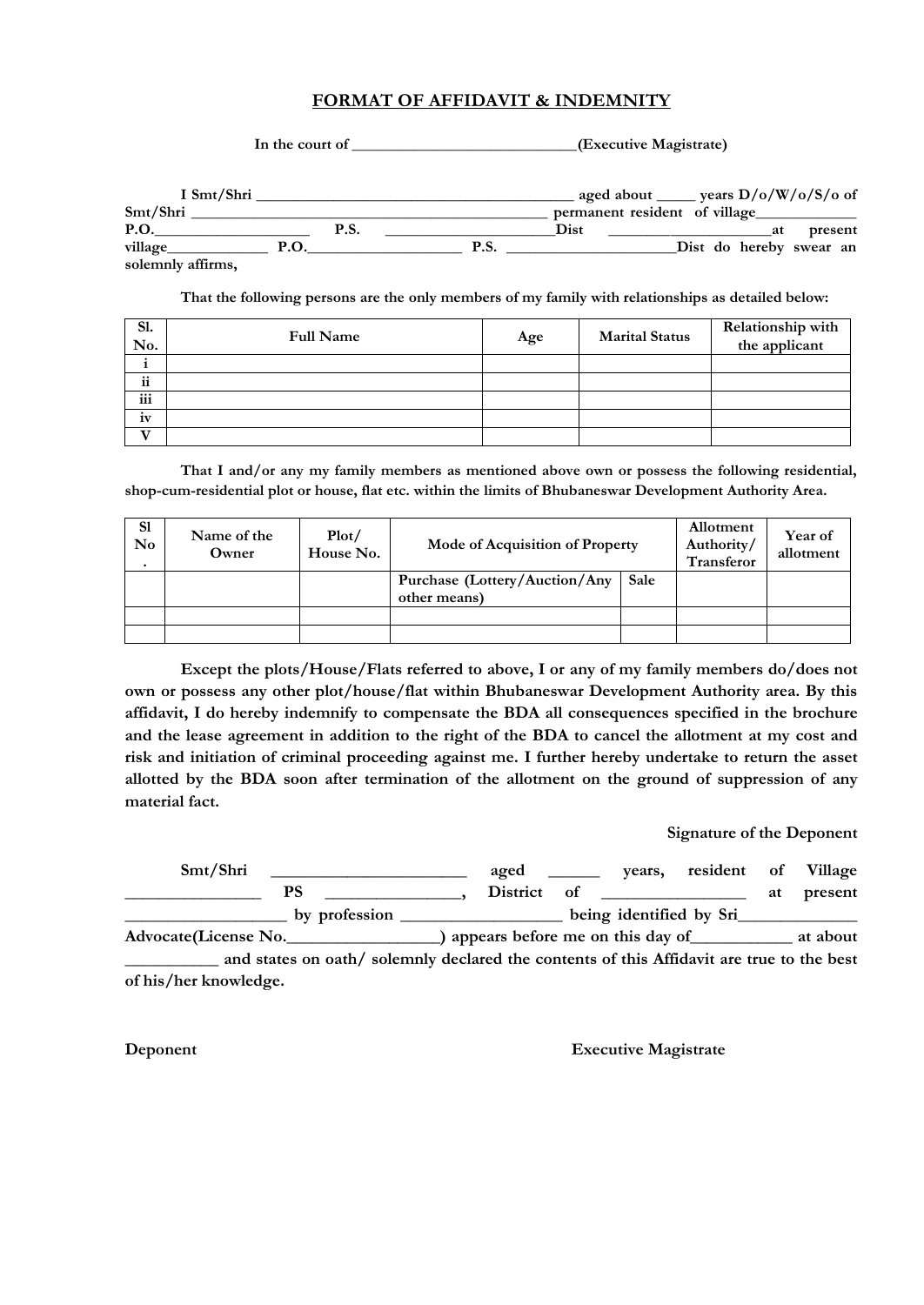### **BANK ACCOUNT DETAILS FOR REFUND OF EARNEST MONEY**

## **(Duly filled, signed and scanned document copy to be uploaded in the e-Auction portal for participation the auction)**

|    | <b>Advertisement Number and Date:</b>                   |  |
|----|---------------------------------------------------------|--|
|    | Name of the Asset/unit:                                 |  |
|    |                                                         |  |
| 1. | Name as in the Bank record<br>(Indusial/Firm / Company/ |  |
| 2. | <b>Account Number:</b>                                  |  |
| 3. | Name of the Bank:                                       |  |
| 4. | Name of the Branch:                                     |  |
| 5. | <b>IFSC Code:</b>                                       |  |
| 6. | <b>MICR Number:</b>                                     |  |
| 7. | <b>Contact Details:</b>                                 |  |
|    |                                                         |  |
|    |                                                         |  |

**7 Mobile Number:**

**Date: Full signature of the Applicant**